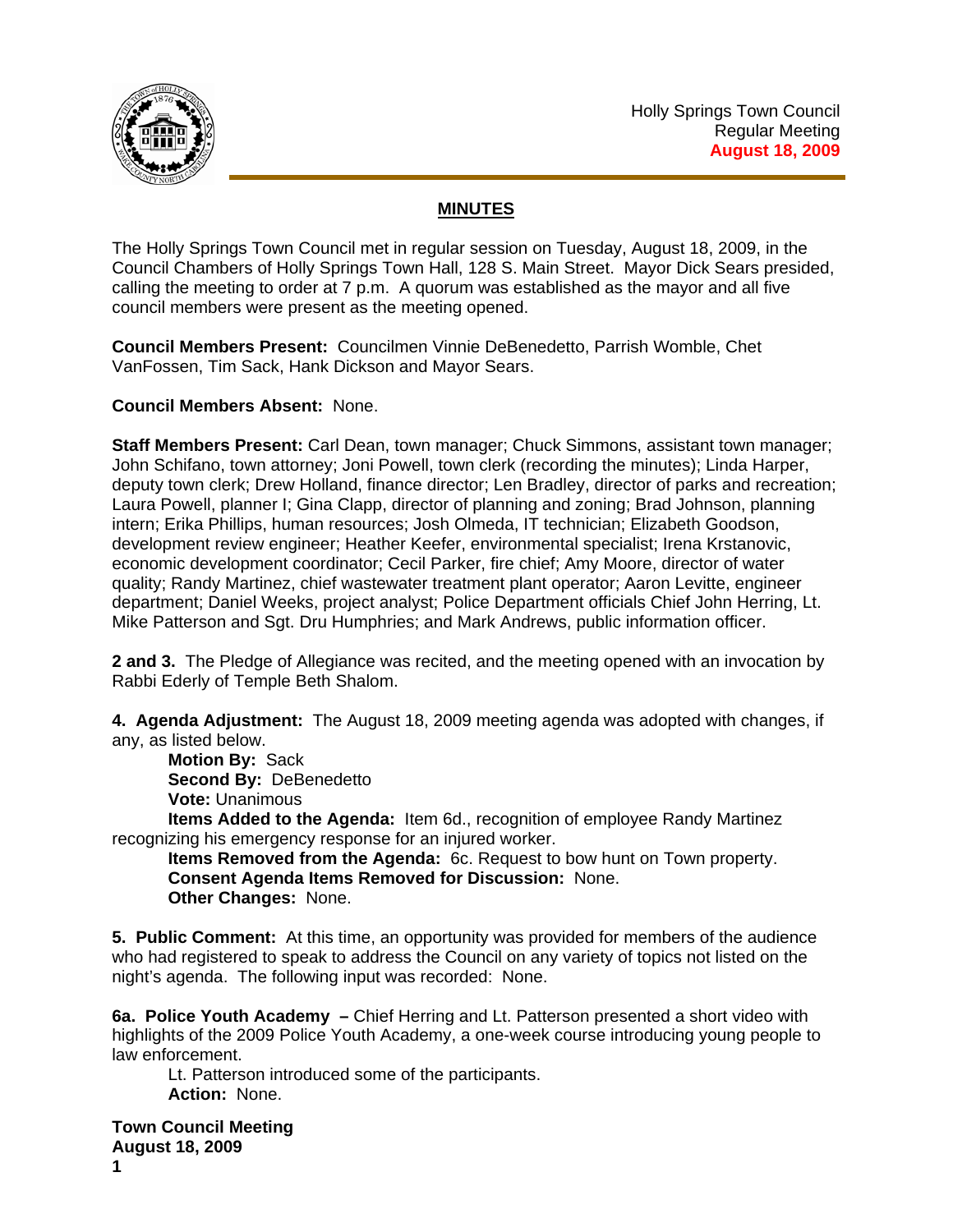**6b. Citizens Retail Options Survey –** Mr. Weeks explained that the Department of Economic Development administered a retail options survey as part of its ongoing efforts to build a strong business climate in Holly Springs and identify retail development projects that residents support.

 He said citizens were encouraged to provide their input using the online survey accessible from the Town's Web site home page. In just over the course of a month (July 8 through Aug 10,) the survey received a total of 1,243 responses, which far exceeded original expectations.

 Mr. Weeks said the survey results will be used in a number of different ways to highlight what retail options citizens desire. A summary of the survey results is filed in the offices of the Economic Development department.

If the survey could be condensed down to a few major points, citizens told the Town:

- They want a Target
- They want more mom-and-pop businesses
- They want dinner and family restaurants
- They want more commercial growth in Holly Springs **Action:** None.

**6c. Bow Hunting on Town Property -** This item was removed from the agenda during agenda adjustment at the request of the citizen making the request.

**6d. Recognition of Employee** – Chief Parker presented a certificate of recognition to Department of Water Quality employee Randy Martinez. Randy, who is chief operator of the wastewater treatment plant, is credited with saving an injured man's life after he responded with Cardio Pulmonary Resuscitation efforts after the worker had been electrocuted.

Chief Parker credited Mr. Martinez for taking the steps necessary early that made it possible for the injured worker's pulse and breathing to be restored by emergency medical personnel.

**7a. Public Hearing**: **Special Exception Use Petition 09-SEU-10 –** Mr. Johnson said the Town has received an application for a Special Exception Use to locate a family child care home at 108 Holly Glen Ct. in the Overlook at Holly Glen. The applicant is proposing to care for no more than eight children in her home, and the application addresses the required findings of fact and is in keeping with the Unified Development Ordinance for a family child care home.

With that explanation completed, Mayor Sears opened the public hearing to accept sworn testimony. The following testimony was recorded under oath administered by the Town Clerk:

Susan Milbrandt, 108 Holly Glen Ct., the applicant – Ms. Milbrandt testified that she would be keeping no more than three children at her home, and she noted that she has experience and background as a child care provider.

There being no further testimony, the public hearing was closed.

**Action #1:** The Council approved a motion to make and accept the findings of fact to be recorded in the minutes for Special Exception Use Petition #09-SEU-10 to allow for a family child care home at 108 Holly Glen Ct. Wake County PIN 0648-35-3770. Special Exception Use Findings of Fact:

 A special exception use may only be granted upon the presentation of sufficient evidence to enable a written determination that:

- a. The proposed use will not be injurious to the public health, safety, comfort, community moral standards, convenience or general welfare;
- b. The proposed use will not injure or adversely affect the adjacent area;

## **Town Council Meeting**

**August 18, 2009**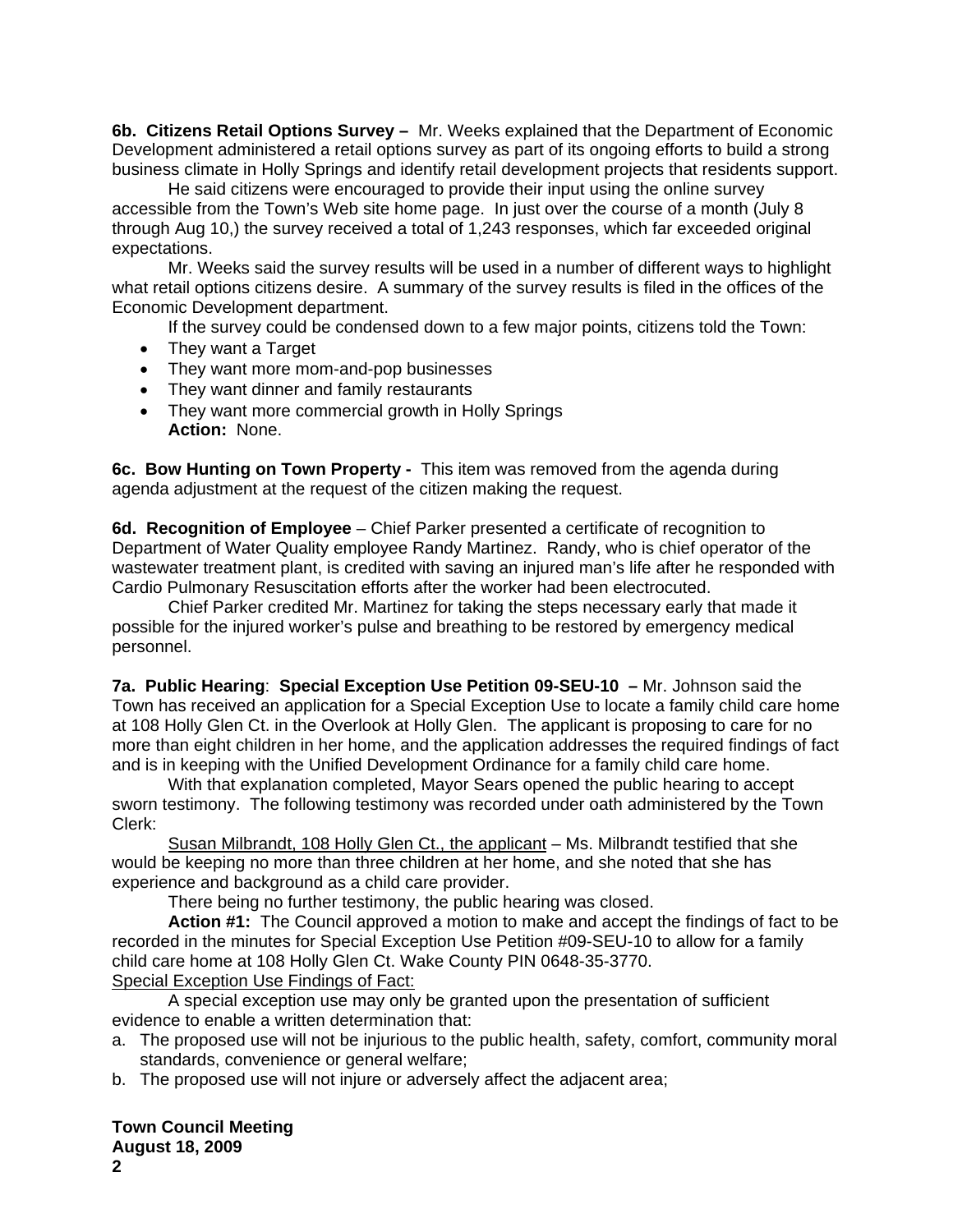- c. The proposed use will be consistent with the character of the district, land uses authorized therein, and the Town of Holly Springs Comprehensive Plan;
- d. The proposed use shall conform to all development standards of the applicable district (unless a waiver of such development standards is requested as part of the special exception use petition and approved as set forth above, in which case the proposed use shall conform to the terms and conditions of such waiver).
- e. Access drives or driveways are or will be sufficient in size and properly located to: ensure automotive and pedestrian safety and convenience, traffic flow as set forth in Section 7.09 – Pedestrian Circulation and Vehicular Area Design; and, control and access in case of fire or other emergency;
- f. Off-street parking areas, off-street loading areas, trash enclosures, trash pick-up and removal, and other service areas are located so as to be safe, convenient, allow for access in case of emergency, and to minimize economic, glare, odor, and other impacts on adjoining properties and properties in the general neighborhood;
- g. The lot, building or structure proposed for the use has adequate restroom facilities, cooking facilities, safety equipment (smoke alarms, floatation devices, etc.), or any other service or equipment necessary to provide for the needs of those persons whom may work at, visit or own property nearby to the proposed use;
- h. Utilities, schools, fire, police and other necessary public and private facilities and services will be adequate to handle the needs of the proposed use;
- i. The location and arrangement of the use on the site, screening, buffering, landscaping, and pedestrian ways harmonize with adjoining properties and the general area and minimize adverse impacts; and,
- j. The type, size, and intensity of the proposed use (including but not limited to such considerations as the hours of operation and numbers of people who are likely to utilize or be attracted to the use) will not have significant adverse impacts on adjoining properties or the neighborhood.

**Motion By:** Sack **Second By:** DeBenedetto **Vote:** Unanimous.

*A* c*opy of the Special Exception Use Petition 09-SEU-10 addressing the findings of fact is incorporated into these minutes as addendum pages.* 

**Action #2:** Having made the necessary findings of fact, the Council approved a motion to grant Special Exception Use #09-SEU-10 to allow a family child care home at 108 Holly Glen Ct., Wake County PIN 0648-35-3770., as requested by Susan Milbrandt with the following condition:

1. All additional state and local permits and approvals will be required prior to the business opening.

**Motion By:** Sack **Second By:** Womble **Vote:** Unanimous.

**7a. Public Hearing**: **Special Exception Use Petition 09-SEU-11 –** Mr. Johnson said the Town has received an application for a Special Exception Use request to locate a family child care home at 104 Gryffindor Lane in Holly Pointe. The applicant is proposing to care for no more than five children - not including her own. The UDO allows for her to care for up to a total of eight children, and the application addresses the required findings of fact and is in keeping with the Unified Development Ordinance for a family child care home.

With that explanation completed, Mayor Sears opened the public hearing to accept sworn testimony. The following testimony was recorded under oath administered by the Town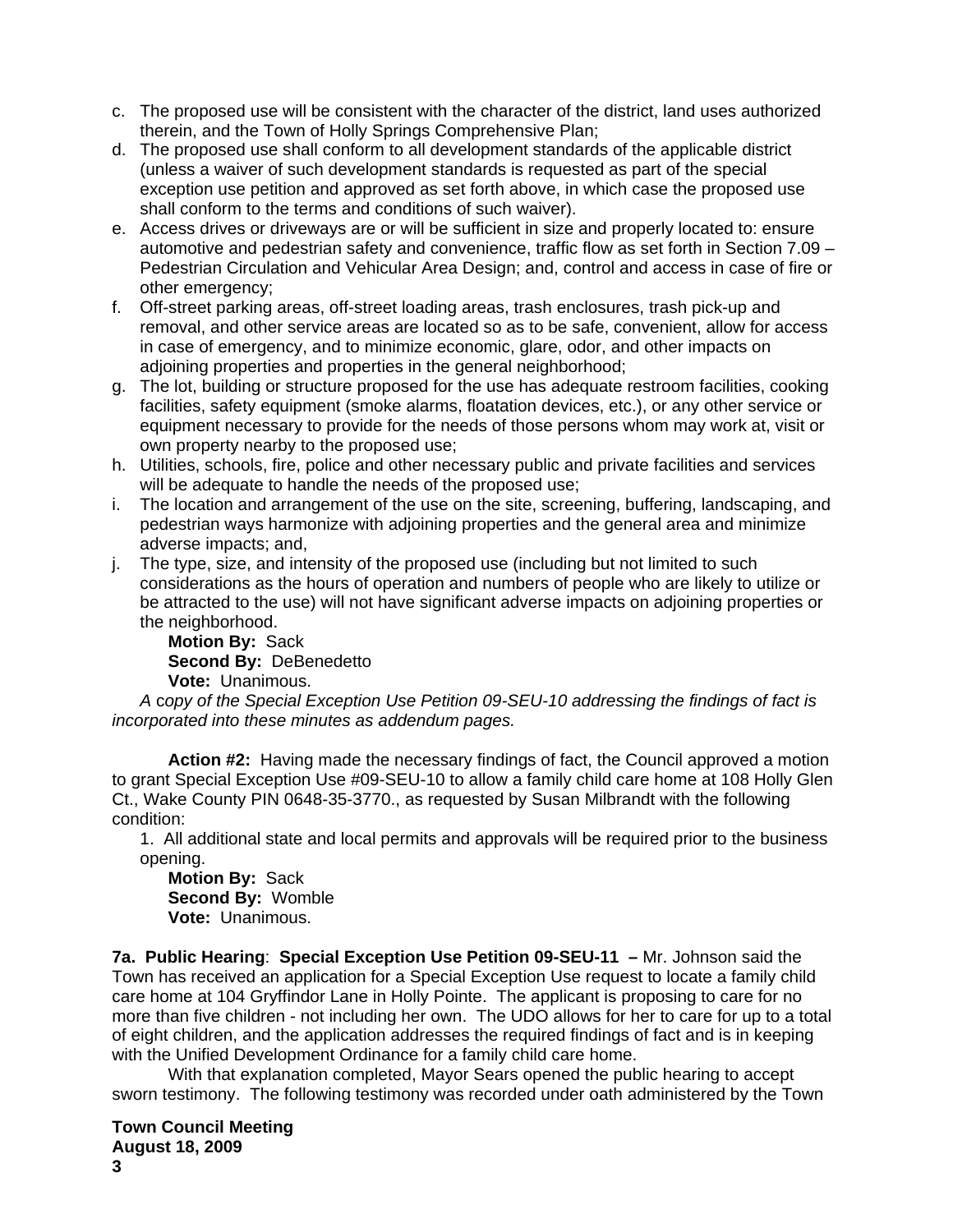Clerk:

James Caldwell, 100 Gryffindor Lane – Mr. Caldwell addressed the Council and spoke against the petition, saying that it was a commercial venture in a residential zone. He said he did not want any negative impacts in his neighborhood from a non-residential use, and he testified that he would not have purchased the property next door had the applicant's child care use been in place.

There being no further testimony, the public hearing was closed.

Councilman Sack noted that the Town had granted a number of similar requests over the past several months. He said he has found that neighbors' fears that the residential nature of the neighborhoods will change are unfounded. The end result, he said, is that the home with a permit remains unchanged in physical appearance and activity.

Councilman DeBenedetto asked if the subdivision's homeowner association covenants would trump the Town's ordinances.

Mr. Schifano said yes, that even if the Town permitted a use, if covenants prohibited it, then the covenants enforced by the homeowners association would prevail; however, he also pointed out that there had been testimony that the Holly Pointe developer still had control of the homeowners association and has turned over matters of zoning to the Town.

The applicant asked if she could speak to the issue.

**Action:** The Council approved a motion to reopen the public hearing. **Motion By:** Sack **Second By:** DeBenedetto **Vote:** Unanimous.

The following testimony was recorded under oath administered by the Town Clerk:

Priscilla Hill, 104 Gryffindor Lane, the applicant – Ms. Hill said she was disappointed Mr. Caldwell, who had not approached her with his concerns. She explained that she intended to simply keep and teach up to five children in addition to her own three during morning hours in her home. Children would be released from the pre-school class around the lunch hour each day.

She said noise would not be a problem as her clients would be inside her home while in her care.

David Lapadula, 213 Gillyweed Ct. – Mr. Lapadula spoke against the petition due to its being a non-residential use.

Councilman Dickson asked Ms. Hill if any other neighbors had approached her with concerns.

She said one, who was concerned about children in the cul-de-sac. She said she explained her plan to the neighbor, who had no further concerns.

None

There being no further testimony, the public hearing was closed.

**Action #1:** The Council approved a motion to make and accept the findings of fact to be recorded in the minutes for Special Exception Use Petition #09-SEU-11 to allow for a family child care home at 104 Gryffindor Ln., Wake County PIN 0638-83-1574.

Special Exception Use Findings of Fact:

 A special exception use may only be granted upon the presentation of sufficient evidence to enable a written determination that:

- a. The proposed use will not be injurious to the public health, safety, comfort, community moral standards, convenience or general welfare;
- b. The proposed use will not injure or adversely affect the adjacent area;
- c. The proposed use will be consistent with the character of the district, land uses authorized therein, and the Town of Holly Springs Comprehensive Plan;

**Town Council Meeting**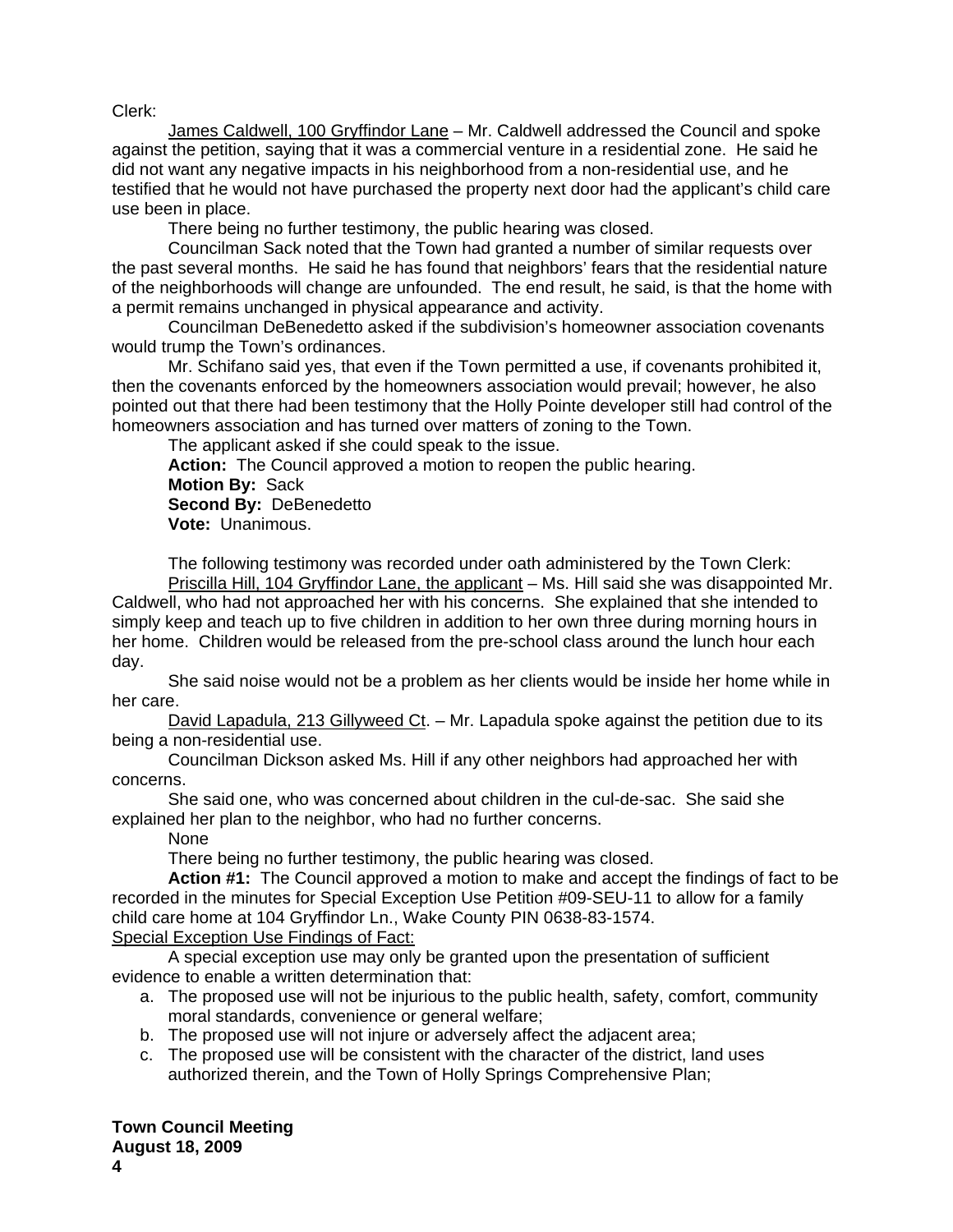- d. The proposed use shall conform to all development standards of the applicable district (unless a waiver of such development standards is requested as part of the special exception use petition and approved as set forth above, in which case the proposed use shall conform to the terms and conditions of such waiver).
- e. Access drives or driveways are or will be sufficient in size and properly located to: ensure automotive and pedestrian safety and convenience, traffic flow as set forth in Section 7.09 – Pedestrian Circulation and Vehicular Area Design; and, control and access in case of fire or other emergency;
- f. Off-street parking areas, off-street loading areas, trash enclosures, trash pick-up and removal, and other service areas are located so as to be safe, convenient, allow for access in case of emergency, and to minimize economic, glare, odor, and other impacts on adjoining properties and properties in the general neighborhood;
- g. The lot, building or structure proposed for the use has adequate restroom facilities, cooking facilities, safety equipment (smoke alarms, floatation devices, etc.), or any other service or equipment necessary to provide for the needs of those persons whom may work at, visit or own property nearby to the proposed use;
- h. Utilities, schools, fire, police and other necessary public and private facilities and services will be adequate to handle the needs of the proposed use;
- i. The location and arrangement of the use on the site, screening, buffering, landscaping, and pedestrian ways harmonize with adjoining properties and the general area and minimize adverse impacts; and,
- j. The type, size, and intensity of the proposed use (including but not limited to such considerations as the hours of operation and numbers of people who are likely to utilize or be attracted to the use) will not have significant adverse impacts on adjoining properties or the neighborhood.

**Motion By:** Dickson **Second By:** Sack **Vote:** Unanimous.

*A* c*opy of the Special Exception Use Petition 09-SEU-11 addressing the findings of fact is incorporated into these minutes as addendum pages.* 

**Action #2:** Having made the necessary findings of fact, the Council approved a motion to grant Special Exception Use #09-SEU-11 to allow for a family child care home at 104 Gryffindor Ln., Wake County PIN 0638-83-1574, as requested by Priscilla Hill with the following condition:

1. All additional state and local permits and approvals will be required prior to the business opening.

**Motion By:** Dickson **Second By:** Sack **Vote:** Unanimous.

**7c. Public Hearing: Ordinance 09-14, UDO Amendment 09-UDO-05, Technical Review Committee –** Ms. Clapp said the proposed amendments to Section 9.04, D. Technical Review Committee include the following:

- Clarification regarding the role and purpose specifically to provide additional feedback to the development community regarding potential projects;
- Adds Members adds the Director of Economic Development, an alternate Planning Board member (which the Planning Board has done since their first appointment to the TRC in November 2002), an alternate Town Council Member, and clarifies that if a staff member is unable to attend, that they may send a designee in their place;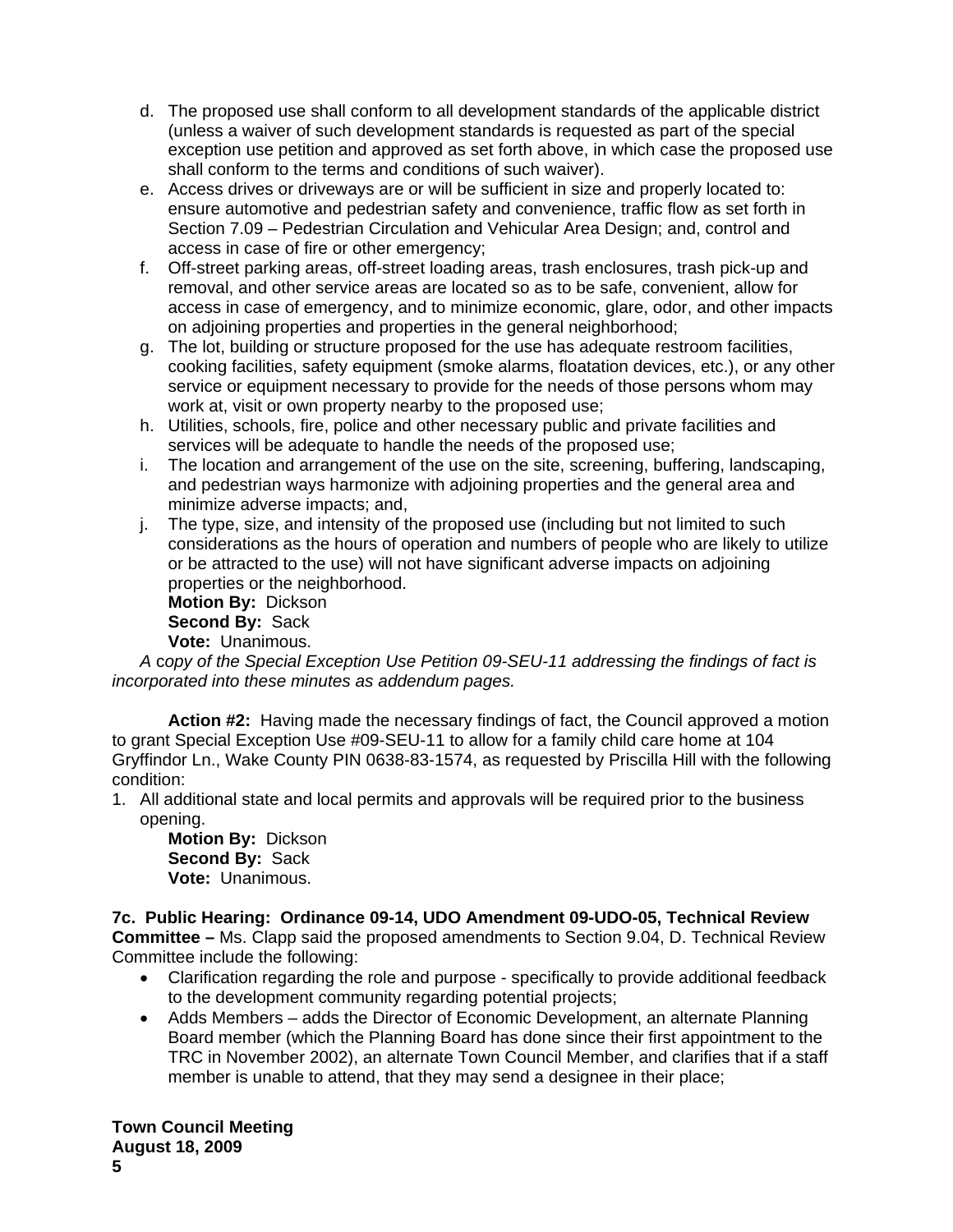- Clarification to the listed duties once again clarify the TRC's role with the development community, eliminates the TRC in the review of UDO amendments and eliminates the TRC as the agency to discuss UDO interpretation issues;
- A new section regarding organization, rules, meetings, and records this section creates a "Chairperson" role, clarifies that the TRC is a public meeting and subject to public meeting rules, clarifies voting procedures for those projects that the TRC actually has official determination on, and clarifies that any comments or opinions expressed by the TRC when providing feedback to the development community are not to be construed as a recommendation or guarantee of a vote at time of official determination.

With that explanation completed, Mayor Sears opened the public hearing to accept input. The following comments were recorded: None.

There being no comments, the public hearing was closed.

**Action #1:** The Council approved a motion to accept the following Consistency Statement as true: *"The requested UDO Text Amendment is consistent with the Vision Holly Springs Comprehensive Plan Mission Statement and Executive Summary regarding the Town's desire to continue to develop in an attractive and orderly manner in that the Technical Review Committee provides additional insight to the development community regarding the Town's vision."* 

**Motion By:** DeBenedetto **Second By:** Womble **Vote:** Unanimous.

**Action #2:** The Council approved a motion to adopt Ordinance #09-14 to approve and enact UDO text amendment #09-UD0-05 to modify the text of UDO Section 9.04.

**Motion By:** DeBenedetto **Second By:** Womble **Vote:** Unanimous.

*A* c*opy of the Ordinance 09-14 is incorporated into these minutes as addendum pages.* 

**7d. Public Hearing: Ordinance 09-15, UDO Amendment 09-UDO-06 –** Ms. Keefer explained amendments proposed by Ordinance 09-15 reflect changes to various sections of the Unified Development Ordinance as a result of the implementation of the Town's National Pollutant Elimination Discharge System Phase II Stormwater Ordinances. These proposed amendments would ensure consistency throughout the UDO with Section 8 of the Town code of ordinances as they relate to stormwater management.

With that explanation completed, Mayor Sears opened the public hearing to accept input. The following comments were recorded: None.

There being no comments, the public hearing was closed.

**Action #1:** The Council approved a motion to accept the following Consistency Statement as true: *"The requested UDO Text Amendment is consistent with the Vision Holly Springs Comprehensive Plan Objectives regarding Natural Resources."* 

**Motion By:** Sack **Second By:** VanFossen **Vote:** Unanimous.

**Action #2:** The Council approved a motion to adopt Ordinance 09-15 to approve and enact UDO Text Amendment #09-UD0-06 to modify the text of UDO Section 11.02, 7.06, D, 4,e, 3,c,(i) and 7.08c.

**Motion By:** Sack **Second By:** VanFossen **Vote:** Unanimous.

**Town Council Meeting August 18, 2009 6**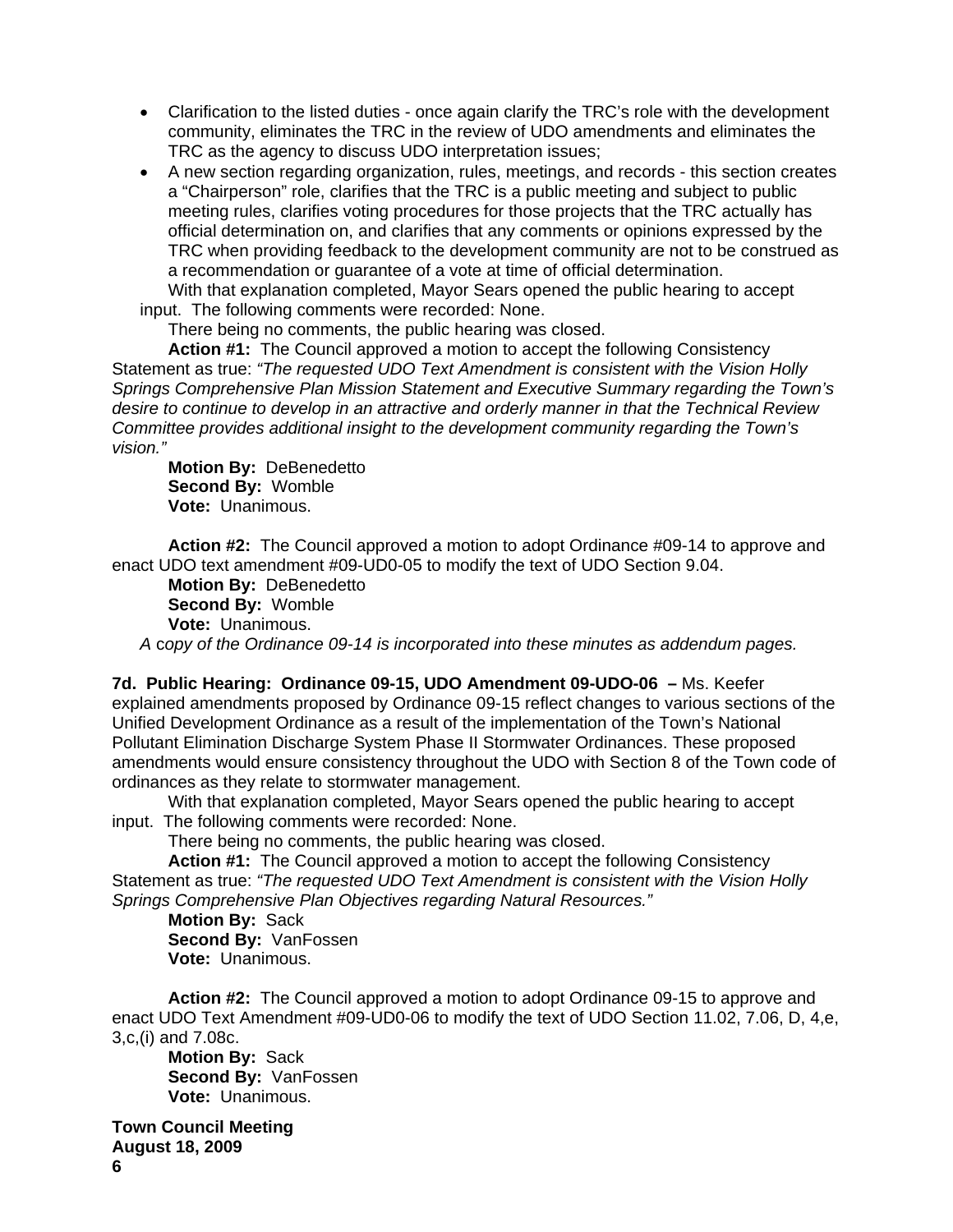*A* c*opy of the Ordinance 09-15 is incorporated into these minutes as addendum pages.* 

**7e. Public Hearing: Ordinance 09-16, UDO Amendment 09-UDO-07, Off-Street Parking –**  Ms. L. Powell said that the amendment proposed by Ordinance 09-16 would continue to carry out a vision that the Town has worked on in recent years: create sustainable, environmentallyfriendly development and promote downtown development.

 She said the proposed amendment would not allow developers to just reduce parking spaces, but would make them accountable for their actions. The 25% reduction of the Town's parking requirement can be approved by staff only after staff has considered the nature of the business, the availability of parking in the surrounding area, and existing vegetation that may be saved as a result of reducing the number of required spaces. Many jurisdictions already have put these regulations in place and as a result have been able to reduce impervious surfaces in their communities.

 Holly Springs is so unique compared to other nearby Triangle communities: Apex, Cary, Fuquay-Varina, because it does not have existing downtown storefronts; therefore, developers must create and build new structures and buildings just like they would elsewhere in town. The comprehensive plan states that the downtown Town Village district is intended to be a walkable pedestrian-oriented environment. The downtown Streetscape Master Plan was passed recently to create enlarged sidewalks and welcoming streetscapes just for this purpose.

 Ms. Powell said so why then, should downtown development create suburban-like development? Staff is proposing the amendment to reduce required off-street parking by 50% in the Town Village district with this in mind.

 Councilman VanFossen said he would think a 100% reduction would better serve to encourage downtown development.

Ms. Powell responded that 50% was a good start.

 Councilman Sack noted that a lot of the downtown public parking is shared, so perhaps a 50% reduction was not enough. He asked Mr. Dean's opinion, and Mr. Dean said he felt like a 50% reduction would be adequate.

Councilman VanFossen said he felt ordinances could be written to attract development downtown, and he thinks a 100% reduction would be better.

With that explanation completed, Mayor Sears opened the public hearing to accept input. The following comments were recorded: None.

There being no comments, the public hearing was closed.

**Action #1:** The Council approved a motion to accept the following Consistency Statements as true: *"The requested UDO Text Amendment is consistent with the Vision Holly Springs Comprehensive Plan Policies for Future Land Use. The proposed UDO Amendments create more project efficiency by allowing staff approvals for parking reductions and as a whole will provide smaller, low impact parking areas within development when appropriate."* 

**Motion By:** DeBenedetto **Second By:** Womble **Vote:** Unanimous.

**Action #2:** The Council approved a motion to adopt Ordinance #09-16 to approve and enact UDO Text Amendment #09-UDO-07 to modify the text of UDO Section 7.04 Off-Street Parking Regulations.

**Motion By:** Womble **Second By:** DeBenedetto **Vote:** Unanimous.

*A* c*opy of the Ordinance 09-16 is incorporated into these minutes as addendum pages.* 

## **7f. Public Hearing: Ordinance 09-17, UDO Amendment 09-UDO-10, Swimming Pools –**

**Town Council Meeting August 18, 2009**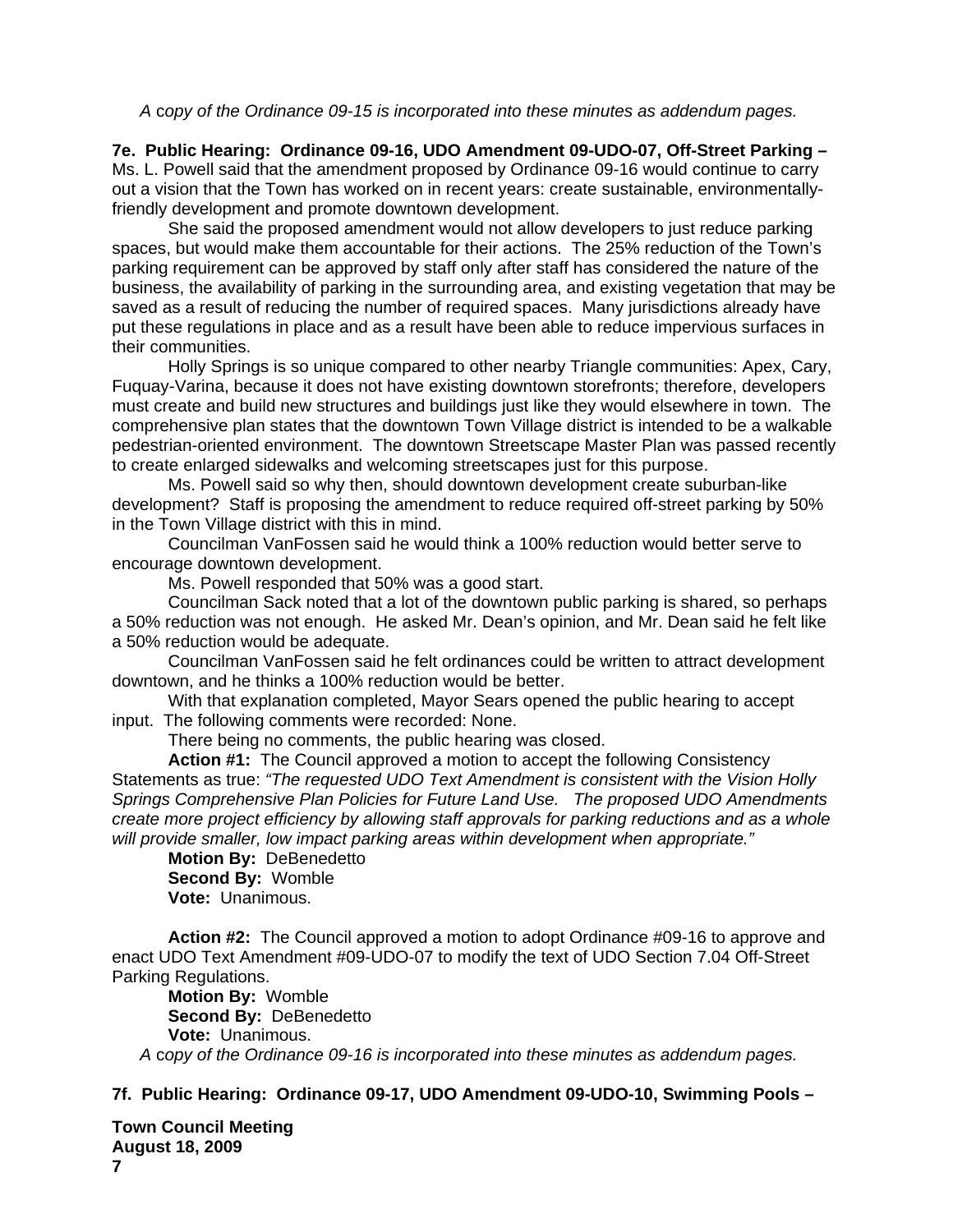Mr. Johnson said that the amendment proposed by Ordinance 09-17 would clarify language regarding swimming pools and hot tubs in the UDO.

 He said recent residential inspections have shown that the language of when a 'swimming pool' is required to have safety measures installed is fungible enough to allow for unsafe conditions.

 Mr. Johnson said that John Hawkins, zoning compliance inspector, did research to see how other towns addressed the problem and suggested a tightening up of the language that would provide a clearer line for enforcement of the Town's pool safety measures.

 The State of North Carolina requires a fence around a pool if the pool can be mechanically filtered. There is no depth mentioned at the state level, but both Cary and Fuquay-Varina are in line with Holly Springs' established depth requirement of 24 inches.

 Mr. Johnson said the ordinance would bring the Town's swimming pool regulations in line with state law and the general residential provisions into agreement with UDO permitting rules.

With that explanation completed, Mayor Sears opened the public hearing to accept input. The following comments were recorded: None.

There being no comments, the public hearing was closed.

**Action #1:** The Council approved a motion to accept the following Consistency Statements as true: "The requested UDO Text Amendment is consistent with the Vision Holly Springs Comprehensive Plan Policies for Future Land Use. The proposed amendment enhances the ability of the Department of Planning and Zoning to adequately protect the safety of residents through specific regulation."

**Motion By:** Sack **Second By:** Dickson **Vote:** Unanimous.

**Action #2:** The Council approved a motion to adopt Ordinance #09-17 to approve and enact UDO Text Amendment #09-UDO-10 to modify the text of UDO Section 2.08, 9.05 and 11.02 regarding Swimming Pools as submitted by staff.

**Motion By:** Sack **Second By:** Dickson **Vote:** Unanimous.

*A* c*opy of the Ordinance 09-17 is incorporated into these minutes as addendum pages.* 

**8. Consent Agenda:** The Council approved a motion to approve all items on the Consent Agenda. The motion carried following a motion by Councilman Dickson, a second by Councilman Sack and a unanimous vote.

Councilman VanFossen said, for clarity and disclosure, that Carolina Dock Dogs, of which he is a member, will be host of the Dog Days in the Park Dock Dogs event.

The following actions were affected:

10a. Minutes – The Council approved minutes of the Council's regular meetings held in April, 2009.

10b Resolution 09-28 – The Council adopted Resolution #09-28 to approve and enact Development Procedures Manual Text Amendment #09-DPM-03 to modify the text of DPM Section 1.00 and 1.04. *A* c*opy of Resolution 09-28 is incorporated into these minutes as addendum pages.*

10c. Annual Resurfacing Projects Change Order #1 - The Council approved change order #1 for the 2008 Annual Resurfacing Project in the amount of \$200,000 to add the 2009 program streets. *A* c*opy of change order #1 is incorporated into these minutes as addendum pages.*

10d. Reclaimed Water Project Contract 2 Change Order #1 – The Council approved a contract change order #1 for the Reclaimed Water Project Contract 2 with Caldwell Tanks, Inc.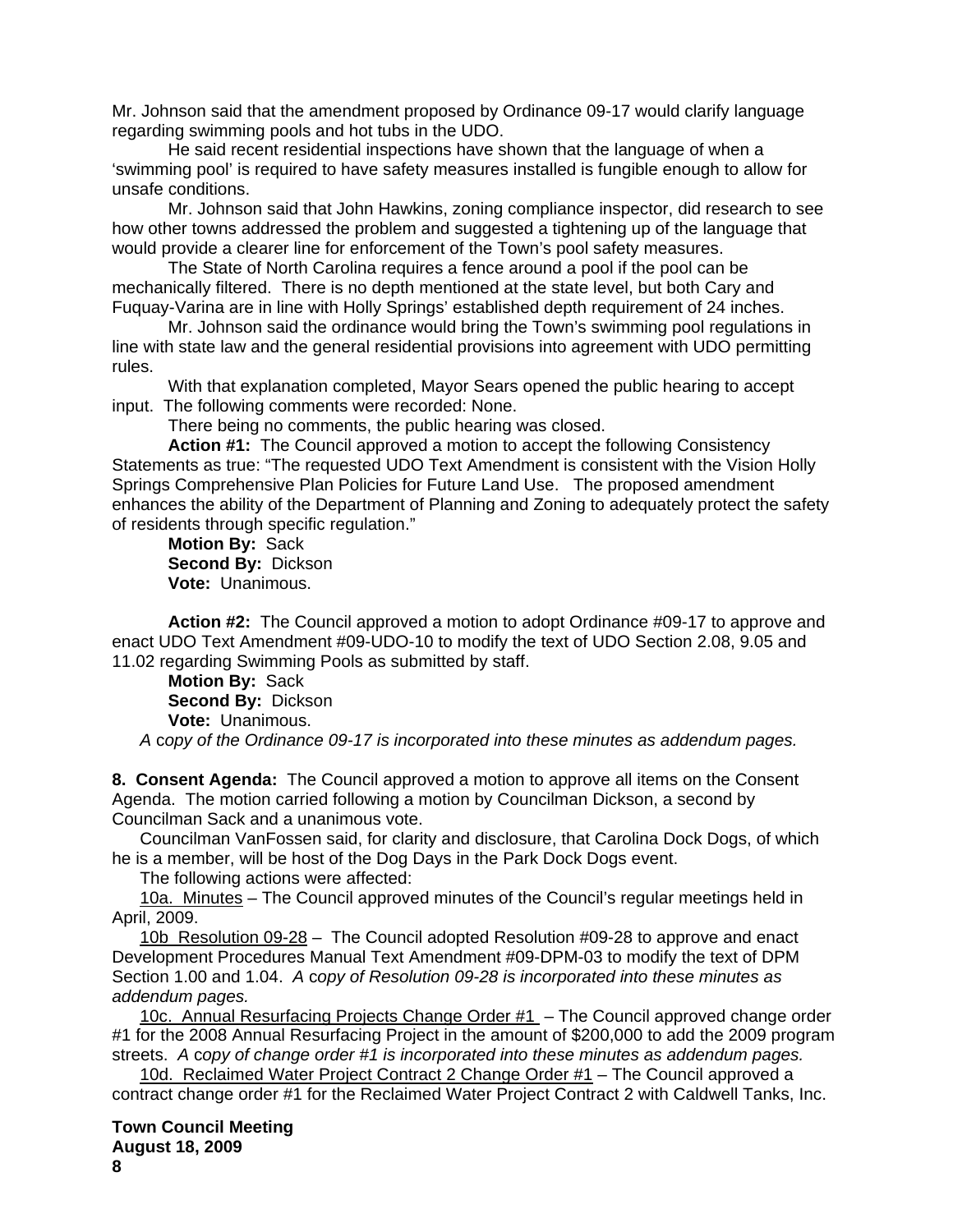for a contract credit amount of \$31,775 for deletion of proposed antenna corral. *A* c*opy of change order #1 is incorporated into these minutes as addendum pages.*

10e. Carolina DockDogs Contract– The Council entered a contract in the amount of \$5,000 for a Carolina DockDogs event at Womble Park.. *A copy of the DockDogs contract is incorporated into these minutes as addendum pages*

10f. Budget Amendment, \$1,760 – The Council adopted an amendment to the FY 2009-10 budget in the amount of \$1,760 to accept insurance proceeds for a damaged police vehicle. *A copy of the budget amendment is incorporated into these minutes as an addendum page.* 

10g. Budget Amendment, \$2,700 – The Council adopted an amendment to the FY 2009-10 budget in the amount of \$2,700 to move unspent safe routes to school grant funds from last year's budget. A c*opy of budget amendment is incorporated into these minutes as an addendum page.* 

**9a. Holly Springs Business Park Signs** – Ms. Clapp said at the last Town Council meeting on Aug. 4, 2009, a set of bids were presented to the Town Council. Due to errors in the submitted bids, Council requested that staff re-send the request for quotes to the various sign companies. The RFQ was sent to seven companies with quotes due on Friday, Aug. 14.

Ms. Clapp said the Town received responses from three companies: Rodney's Signs of Holly Springs; GraphicCal Creations of California; and the Sign Shop of Holly Springs. The quotes for the base bid ranged from a low of \$13,820 from GraphiCal Creations to a high of \$80,869.80 plus shipping from The Sign Shop.

**Action:** The Council approved a motion to authorize staff to purchase Holly Springs Business Park decorative street signs, including both the base bid and Alternate A, from low bidding company GraphicCal in the amount of \$13,820 and to fund the purchase from street reserves.

**Motion By:** Womble **Second By:** Sack **Vote:** Unanimous

Councilman VanFossen said he was not a fan of brushed metal and would prefer the Town remain consistent with other decorative street signs in town.

The consensus of the Council was that it preferred black poles with blue and white blades.

**10a. Reduction in Force Policy –** Mr. Dean said that the Council received a draft Reduction in Force policy that would be placed in the Administrative Rules Manual and used if the Town were ever to face a situation in which employment positions were eliminated.

 He said generally, ARM policies are approved by the Town Manager to govern procedural issues that arise in the course of routine operations. Due to the nature of this proposed policy and its potential impact on the Town's workforce, he said he wanted to bring it to the Council for review and agreement on the policy as a whole.

 He said under this policy, the Town Manager would determine which employees would be separated, but the Town Council would approve positions to be abolished or reallocated.

 As was discussed at the Winter Council Retreat, the Town has been monitoring both development activity and State budget activities in anticipation of any impacts on the Town's financial plans.

 He said last week, the General Assembly adopted the State's budget, and the only impact on the Town budget was the taking of beer and wine proceeds, which amounts to \$80,000. There was no way of forecasting this reduction in this revenue line at the time the Town's budget was approved; however, the Town must now react to this change.

Mr. Deans said the RIF policy would be used only as a last resort.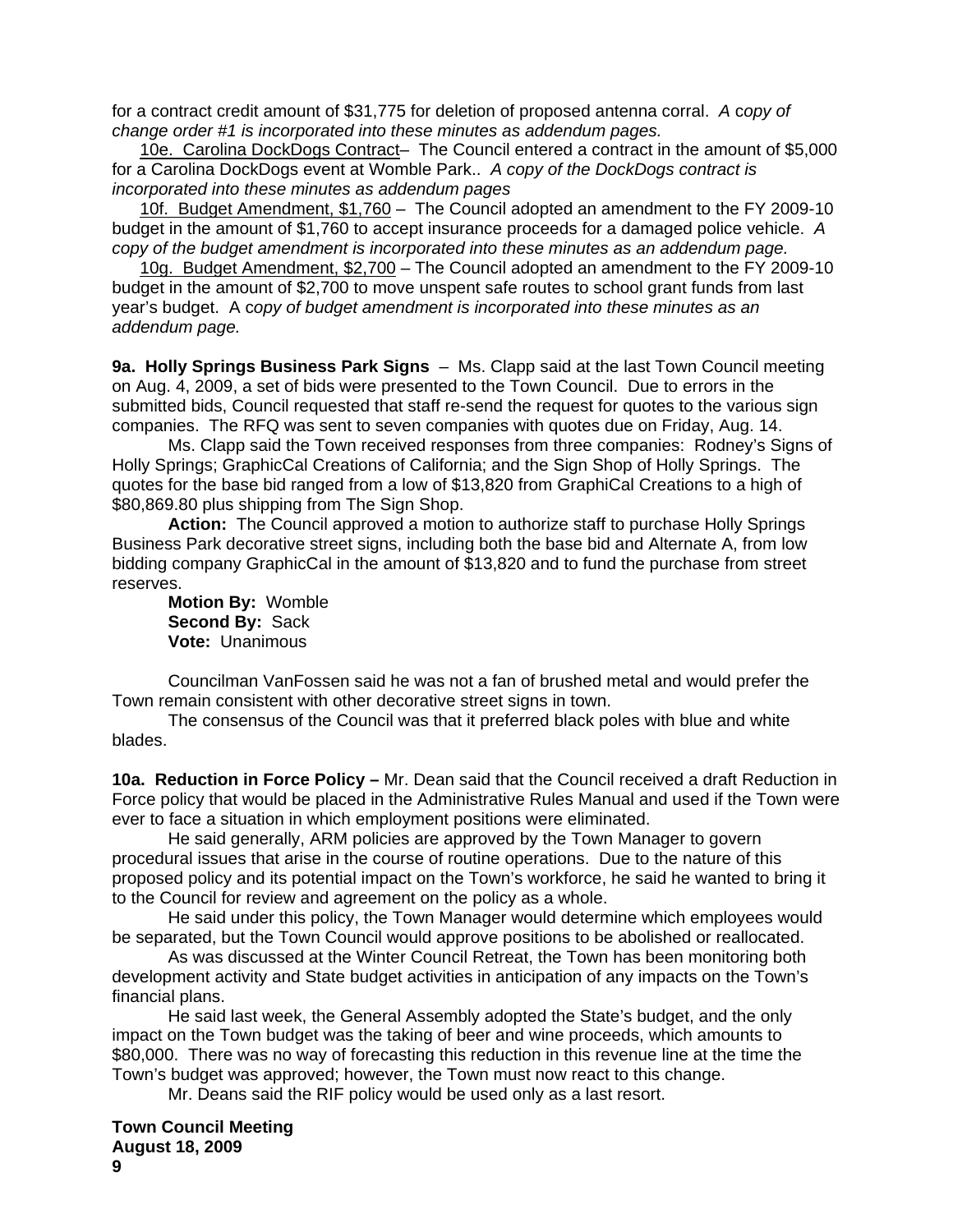Mr. Dean stressed that the Town is not in a financial position were the policy would need to be implemented at this time; however, he said, he needs a policy in place due to changes that may happen over the next fiscal year.

**Action:** The Council approved a motion to concur with the Town Manager's establishment of an administrative rule addressing instances of reduction in force.

**Motion By:** Sack **Second By:** Dickson

**Vote:** Unanimous

A c*opy of the Reduction in Force Administrative Rule is incorporated into these minutes as addendum pages.* 

**10b. Holly Springs EMS –** Chief Parker said that it has come to the Town's attention that the figures received from Wake County Emergency Medical Services during the budget process this year were grossly inaccurate. The Council made the decision to turn EMS services over to the county based on the financial information provided at the time.

 For reasons not totally clear, Chief Parker said, the town was underpaid for its transports from April 2008 until April 2009. This amount was \$324,447.68.

The new information, he added, might lead the Council to make a different decision.

 Chief Parker said he would recommend that if the Council were to choose to retain EMS services under the Town, that the Council make a request of the Wake County Commissioners that the Holly Springs unit be removed from the County's move-up program.

He said this would be important because Holly Springs is a one-unit agency.

Councilman Sack said he was disappointed in Dr. Meyers who had spoke authoritatively at the Council's May budget workshop but apparently provided misleading information.

Councilman Sack asked why is the Holly Springs Unit 17 the move-up unit. He said that would need to change.

Mr. Dean explained that the \$324,000 is assigned to last year's budget. He said, additionally, EMS revenues that were not accounted for in the FY 2009-2010 budget could now be added.

Council consensus was that the Town should retain its EMS and take steps to try to convince Wake County to remove the Holly Springs unit from the move-up rotation.

**Action:** The Council approved a motion to enact all five steps that were the full consensus of the Council:

1. That the Town retain its emergency medical services and that Wake County be notifed;

2. That a budget amendment in the amount of \$225,000 be adopted to adjust the current budget to accommodate additional revenue for this year

3. That Mr. Dean begin a process of persuading Wake County to stop the move-ups

4. That heart defibrillators be purchased for all Town facilities

5. That the Town prepare for staying in the EMS service by buying a new ambulance.

**Motion By:** Sack **Second By:** VanFossen

**Vote:** Unanimous

**10c. W. E. Hunt Community Center Construction Bid Award –** Mr. Bradley said that on Aug. 6, 2009, bids were taken for the renovation and construction of the W.E. Hunt Community Center. He said there were 13 bidders participated in the process, and base bids ranged from \$5,570,000 to \$6,834,000. The lowest responsible bidder was the John S. Clark Company in the amount of \$5,570,000.

 He said the proposed project budget for this project totals \$6,634,000 and remains approximately \$500,000 less than the anticipated costs. He said staff is recommending to proceed with the process of funding the project and moving forward with anticipated approval from the Local Government

**Town Council Meeting August 18, 2009 10**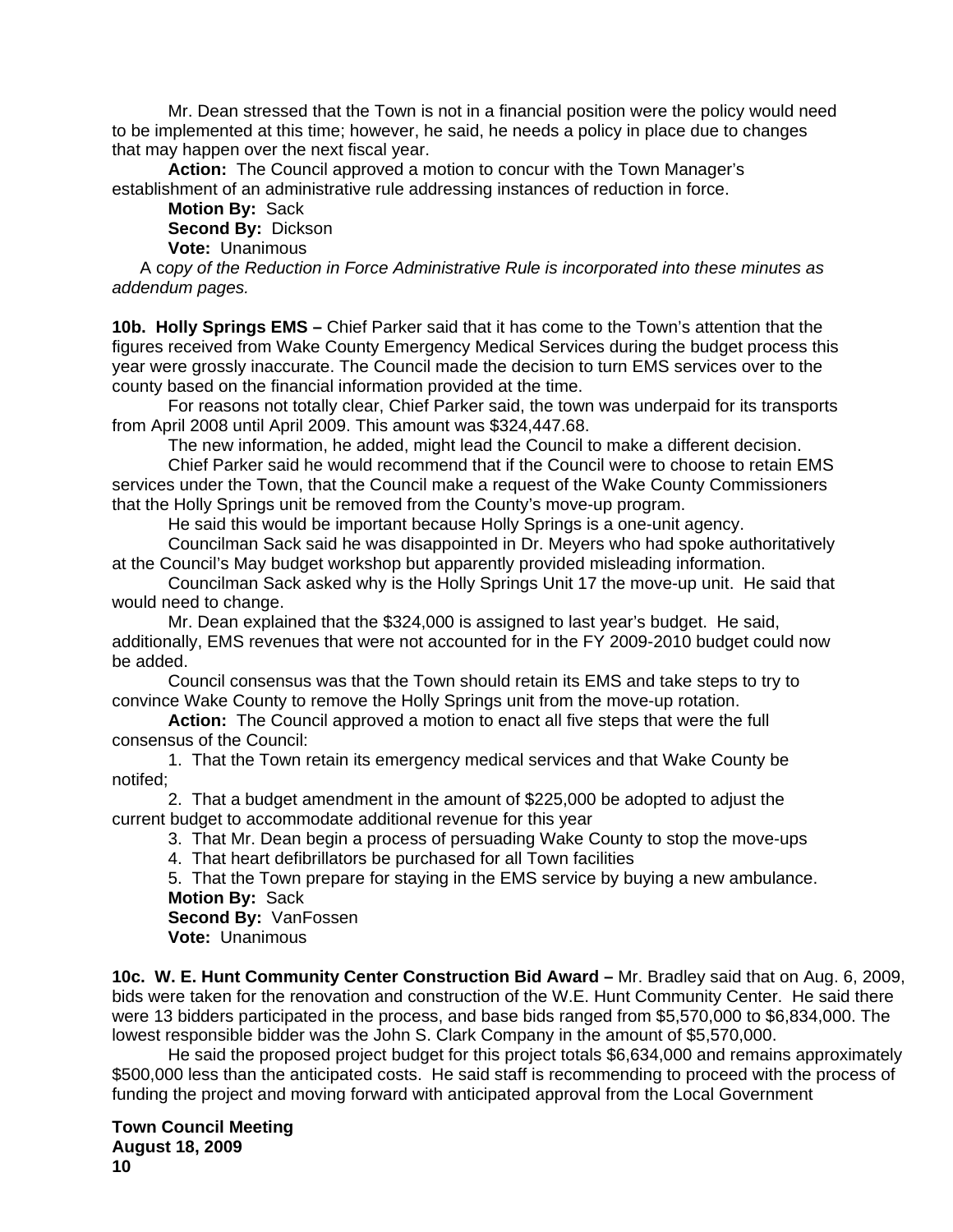Commission.

He said the duration of the renovation and construction would be 14 to 16 months.

 Mr. Bradley said for financing of this project: The Town will seek bids from banks for the installment financing of this project, and a public hearing on the question of using installment financing will be scheduled for the Council's Sept. 1 meeting. Following the public hearing, the Council will be asked to adopt banking resolutions and a reimbursement resolution, and all will be submitted to the Local Government Commission for its October meeting.

 Councilman DeBenedetto asked why would the town not fund the project with a bond referendum and give voters the chance to vote for additional debt.

 Councilman Dickson said Council members are elected to represent citizens, and it is the Council's job to make decisions. He added that the Parks and Recreation Advisory Committee of citizens named a new community center as the No. 1 parks and recreation need and several community surveys conducted over the year concur.

 Councilman Sack reminded Councilman DeBenedetto that the Council had talked about all the financing options at the Council's winter retreat. He said the Council, as a group, had decided not to go with the big downtown community center or with a bond referendum. He said he does not want to delay this project, which would nullify the bids received and perhaps cost the Town a significant amount more in the future.

 He stressed that the Council already had gone through this exercise and had determined that installment financing was the best and most cost-effective option for the Town.

 Councilman DeBenedetto maintained that he would prefer that the Town have a bond referendum and that buying additional park land be a part of it.

 Councilman Dickson said he would want to know what could be done with the land before buying it.

 Councilman Sack said he feels land purchase is a separate matter, and if we need the land later, it will still be there.

 **Action:** The Council approved a motion to approve a project budget in the amount of \$6,634,000 for a new community center.

## **Motion By:** Sack

**Second By:** VanFossen

Councilman Dickson said an affirmative vote for this project is a vote for children, parents and singles in the community, and the center would serve as a valuable economic development tool for the town.

**Vote:** The motion carried following a 4-1 vote. Councilmen Womble, VanFossen, Sack and Dickson voted for the motion; Councilman DeBenedetto voted against.

**10d. Methodist Church Downtown Parking Lot –** Mr. Levitt said the Engineering Department completed in-house design for the Methodist Church Parking Lot Project. The project is a shared downtown public parking lot to be located on Avent Ferry Road across from Town Hall. The scope of work included is a paved parking lot with curb and gutter, storm drainage, sidewalk, and a constructed wetland for stormwater management purposes.

 He said the project was advertised and bids (a base plus three alternates) were opened on Aug. 11. In order to remain within budgetary constraints, staff is recommending award of the base bid – which is a parking lot of 64 spaces known as phase 1 on the plans – to Asphalt Experts.

 Staff is further recommending the rejection of all alternates, the approval of the updated project budget, and approval of the associated budget amendment.

 Mr. Levitt said that one of the alternates bids included landscaping and irrigation. Staff will be working on modifications to this plan and various ways to accomplish this work at a lower cost.